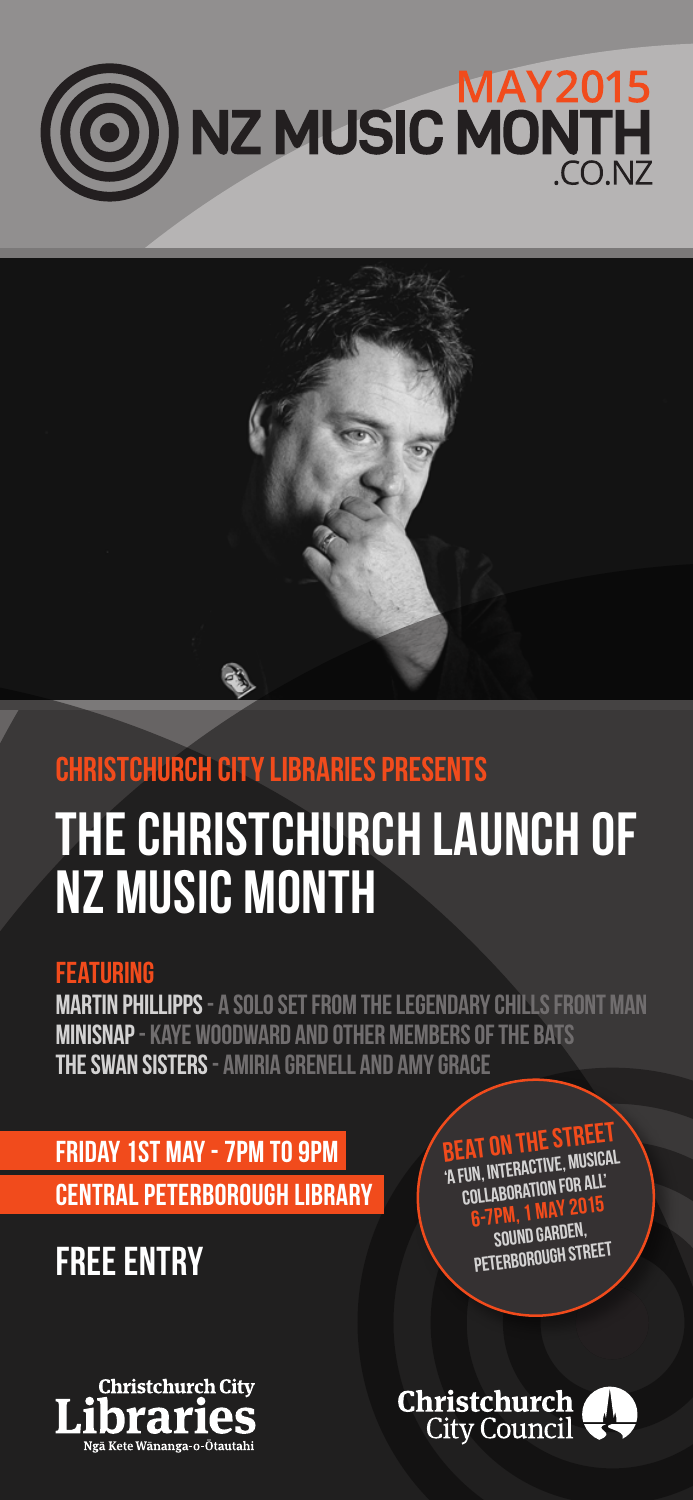## **NZ Music Month in Christchurch**

**Celebrate New Zealand Music throughout May with Christchurch City Libraries, CHART, RDU and live gigs. Starting with the NZMM Christchurch launch featuring the legendary Martin Phillipps from The Chills performing a short solo set, along with smooth sounds from The Bats offshoot, Minisnap featuring Kaye Woodward's songs plus Amiria Grenell and Amy Grace as The Swan Sisters.** 

## **Martin Phillipps – The Chills**

**With early releases via the legendary NZ label Flying Nun, The Chills produced a number of critically acclaimed records such as the single "Pink Frost" (their first hit) from the album Kaleidoscope World and the LP Brave Words.**

**Martin has a single-minded determination to take quality original NZ-sounding, melodic rock music global. His drive stems from the punk rock ethics of his musical awakening and from the subsequent proximity to people like Chris Knox who drove home how crucial it was to always deliver music with intensity and conviction.**

**The Chills will be releasing the new album Silver Bullets in 2015.**

## **Minisnap**

**Singer/ songwriter Kaye Woodward along with fellow Bats members Paul Kean and Malcolm Grant have punctuated their career releasing 2 Eps and the critically acclaimed effervescent Bounce Around album. They currently have a new album worth of material recorded and will offer up a few of these along with a selection from their repertoire.** 

### **The Swan Sisters**

**Amiria Grenell and Amy Grace perform a delicate blend of music styles - alt folk with beautiful harmonies, a touch of country, A bit of dreamy pop and a dash of swingin' blues encapsulating their friendship and love of storytelling.**

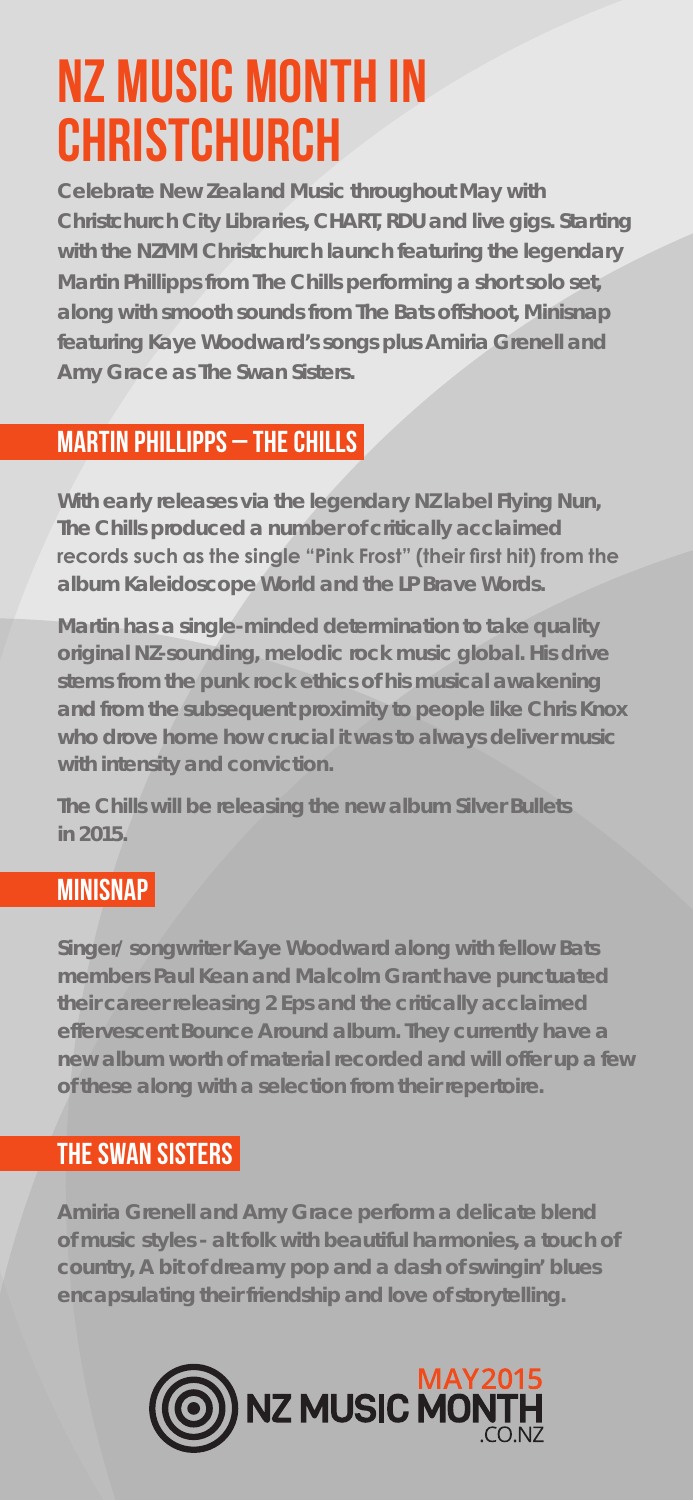## **Christchurch City Libraries**

**With more than 20,000 CDs, tapes, LPs and DVDs, Christchurch City Libraries has plenty of music to keep you entertained. Christchurch City Libraries also has thousands of music scores and many magazines available for loan.**

#### **Naxos Music Library**

**Access the world's largest online classical music library of streaming music. Including standard and rare recordings, album notes, reference and tuition material. Naxos is continually updated, allowing you to select works by composer, artist, period, year of composition, instrument or genre.**

**For more information on all music services and everything else Christchurch City Libraries has to offer visit** 

#### **CHART**

**CHART is Christchurch's very own music portal, keeping you up to date with the latest music, industry news and events.** 

**Throughout NZ Music Month, BeatBox presents BoxFresh Concerts - a series of gigs covering a spectrum of genres. Showcasing two artists every evening, BoxFresh Concerts gives you the opportunity to discover emerging local talent in an intimate environment.**

**For more information about BoxFresh concerts visit** 

#### **SOUND GARDEN**

**Greening the Rubble and Gap Filler's Sound Garden project is back! The garden, which features plantings, seating and musical instruments made from recycled materials and junk, allows anyone to play music, any time.**

**Sound Garden will be hosting 'Beat in the Street' before the Christchurch Launch of NZ Music Month, between 6-7pm on 1 May. Come along, bring the kids and get creative. Sound Garden is ready and waiting to be discovered – to be struck, strummed, and swivelled!**